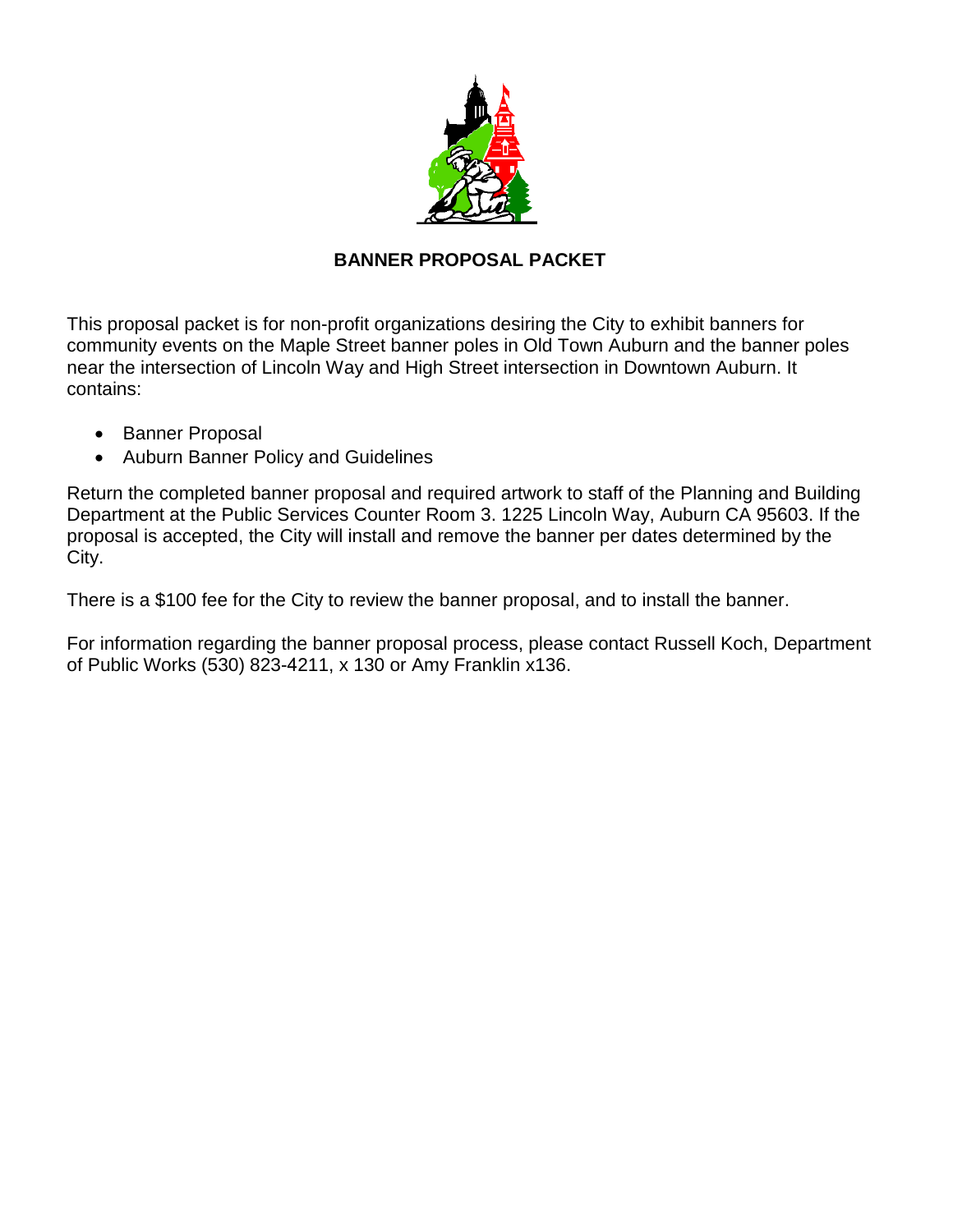## **BANNER PROPOSAL**



#### Proposer:

| Name: 2008 - 2008 - 2010 - 2010 - 2011 - 2012 - 2014 - 2014 - 2014 - 2014 - 2014 - 2014 - 2014 - 2014 - 2014 -                                                                                                                 |  |
|--------------------------------------------------------------------------------------------------------------------------------------------------------------------------------------------------------------------------------|--|
| Organization: New York Changes and Changes and Changes and Changes and Changes and Changes and Changes and Changes and Changes and Changes and Changes and Changes and Changes and Changes and Changes and Changes and Changes |  |
|                                                                                                                                                                                                                                |  |
|                                                                                                                                                                                                                                |  |
| Phone: 2008 2010 2010 2010 2010 2011 2012 2013 2014 2015 2016 2017 2018 2019 2019 2019 2010 2011 2012 2014 201                                                                                                                 |  |
| Email:                                                                                                                                                                                                                         |  |
|                                                                                                                                                                                                                                |  |

#### Banner Content and Promotion Information

| 2. Description of Banner Content: Webler and Content of The Content of The Content of The Content of The Content |  |
|------------------------------------------------------------------------------------------------------------------|--|
| 3. Banner Location: Maple Street in Old Town _______ Lincoln Way & High Street ______                            |  |
| 4. Proposed Exhibit Dates: <i>Installation Date:</i> / / <b>Removal Date:</b> / / _                              |  |

- 5. Please attached camera-ready artwork, or proof, illustrating design, color, text, graphics and dimensions for the banners. Artwork must show entire contents of banner messaging, including all artwork for multiple designs. (See Attached Spec Sheet). Artwork must be on both sides of Banner. Proposing party's name must be on the Banner.
- 6. Proposal & Installation Fee: \$100.
- 7. Banner must be delivered to Room 3 at Auburn City Hall at least five working days before the display period along with paperwork and payment. Pickup Banner no later than ten (10) days after the banner comes down. **Banner will be discarded 10 days after the display period is complete or banner is removed.**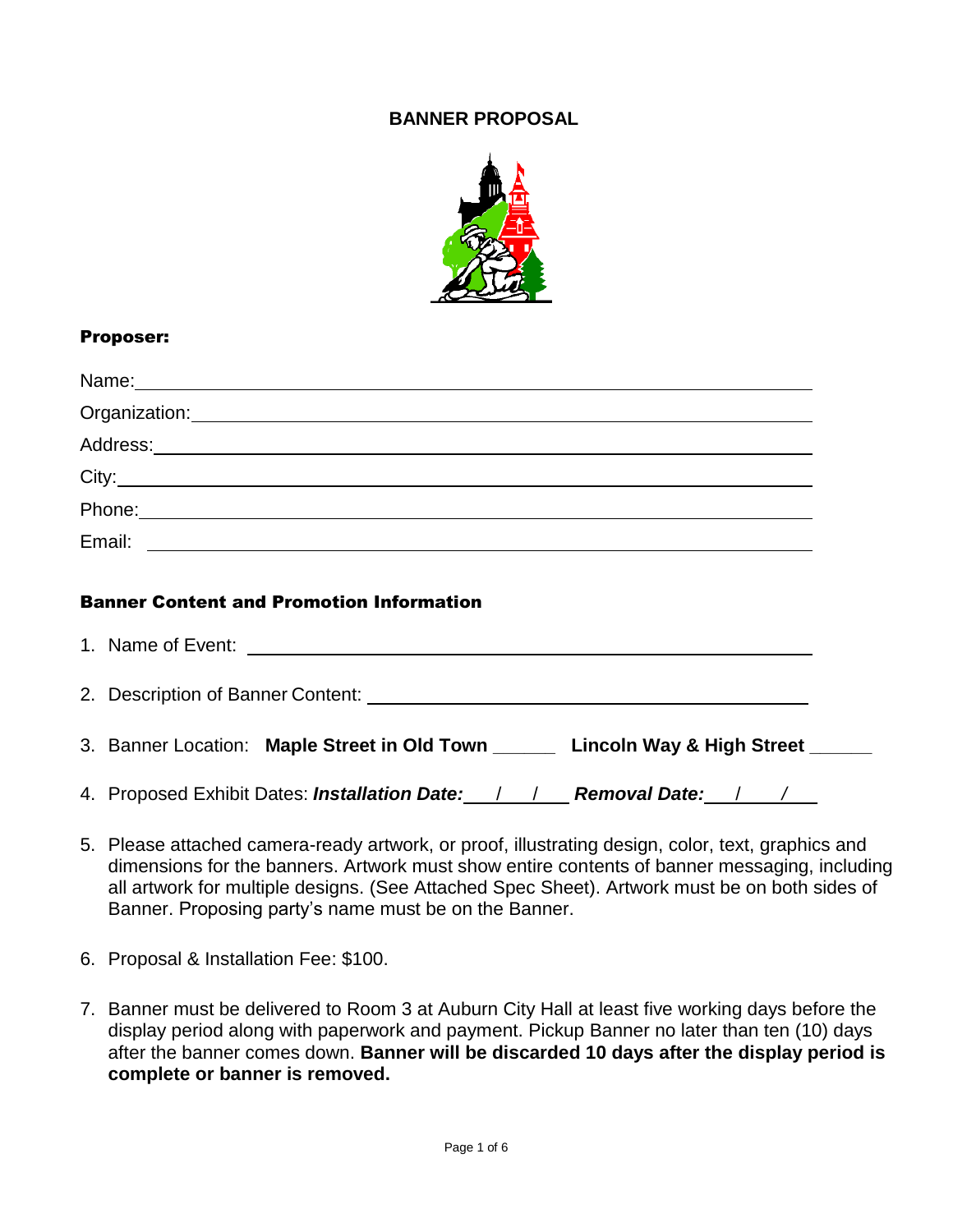# Proposal Submitted by:

| Name and Title of Authorized Organization Representative |
|----------------------------------------------------------|
| <b>Date Submitted</b>                                    |
| FOR CITY OF AUBURN USE:                                  |
|                                                          |
|                                                          |
|                                                          |
| Approved: _______________ Denied: ___________            |
|                                                          |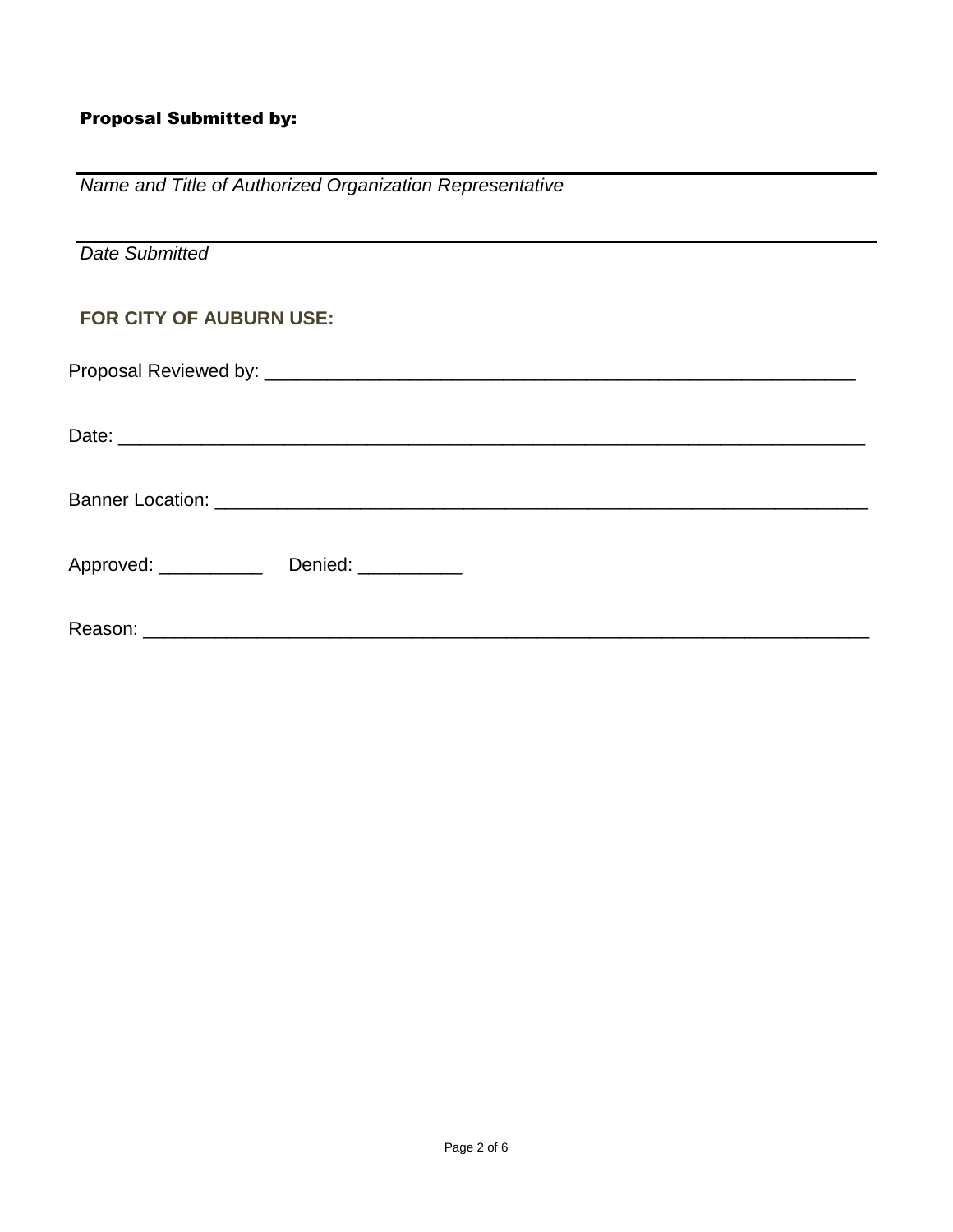# **DOWNTOWN/OLDTOWN AUBURN STREET BANNER POLICY AND PROGRAM GUIDELINES**

## **Adopted November 25, 2019 Reso 19-94**

#### **PURPOSE:**

It is the goal of the City of Auburn to design, install, and maintain improvements within public rights-of-way in a manner that facilitates, and does not adversely impact, the primary purpose of public rights-of-way, which is the safe and effective travel of vehicles, bicycles, and pedestrians on public streets and sidewalks.

Supplemental to these fundamental purposes of City rights-of-way, the City finds that limited spaces within rights-of-way in the Downtown/Oldtown Banner Area may be used by the City to communicate important City messages to the public, without adversely impacting the primary purposes identified above, as long as the guidelines set forth in this document are followed. In order to implement the use of banners within City rightsof-way in the Downtown/Oldtown Banner Area to communicate a City message, the City Council hereby adopts these Downtown/Oldtown Area Street Banner Policy and Program Guidelines ("Street Banner Program Guidelines" or "Program Guidelines").

The goals of the Street Banner Program Guidelines are as follows:

- To use well-designed banners across City streets as an effective tool to accentuate city streetscapes and convey important City messages to the public;
- To welcome visitors to Auburn's downtown/oldtown and highlight key gateways to the area;
- To announce and publicize events that are open to the public, including special community events, cultural facilities; to designate geographic areas; and market the downtown to visitors and locals alike;
- To establish uniform procedures for the design, installation, maintenance and removal of banners; and
- To limit and regulate the use of banners pursuant to these Program Guidelines in order to not adversely impact the primary purposes of the use of City rights-ofway, which is the safe and effective travel of vehicles, bicycles, and pedestrians on public streets and sidewalks.

The Street Banner Program Guidelines shall only apply to banners located within City rights-of-way or City property, generally within or immediately adjacent to the City's downtown/oldtown areas. This policy shall not apply to any City Park. Banners placed on private property are regulated by the City's Sign Ordinance in Auburn Municipal Code section 159.185 et seq.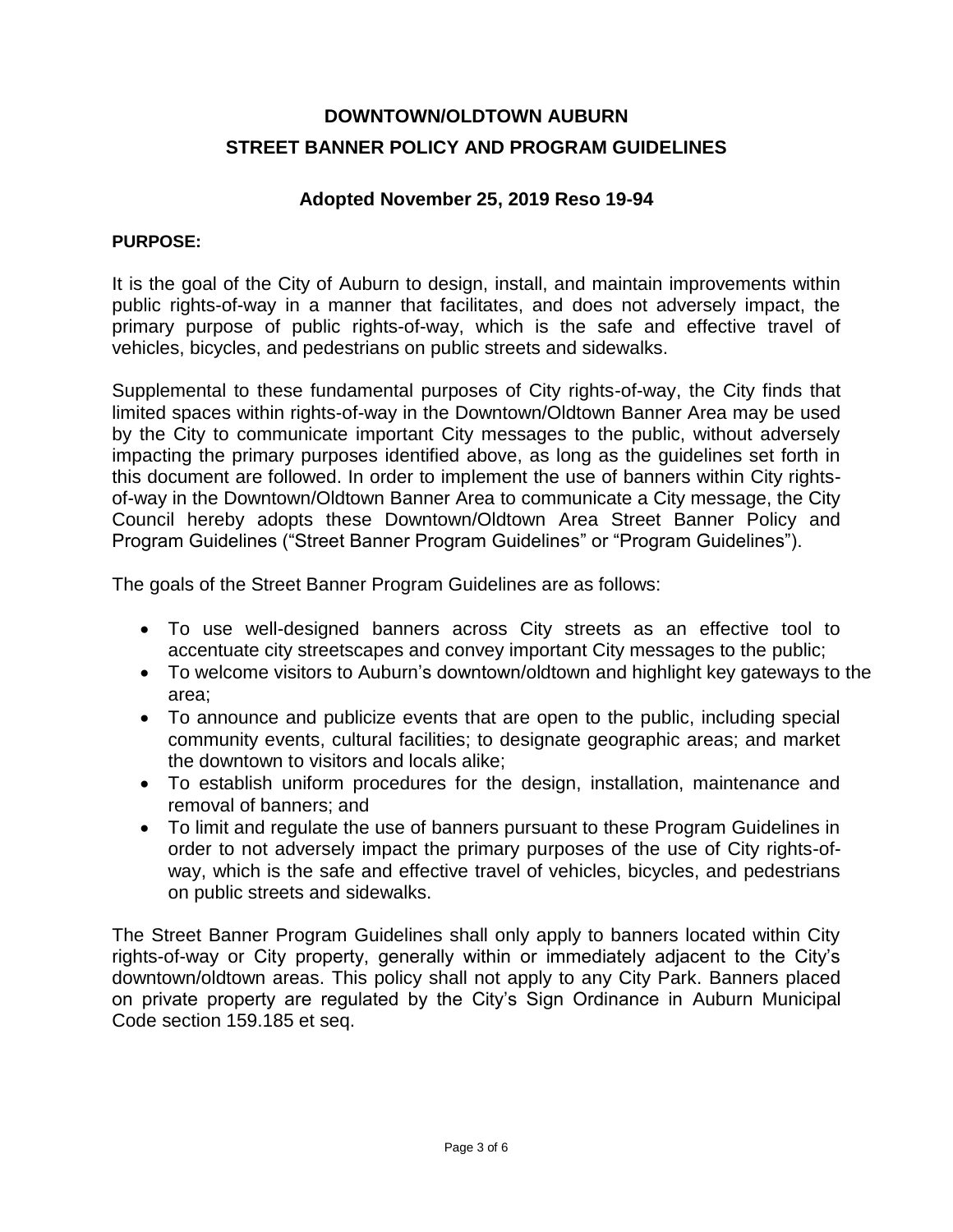The City Council hereby authorizes the City Manager or his or her designee to implement the Street Banner Program Guidelines in accordance with the following goals, policies, procedures and guidelines. All references in these Program Guidelines to "City Manager" shall mean the City Manager or the City Manager's authorized designee.

#### **GUIDELINES:**

#### Program Eligibility

The City may use banners in the Downtown/Oldtown Banner Area to promote the following:

 Local community events open to the public which are held by governmental or non-profit entities.

The City will not allow banners to be used to promote any activity that is not open to the public, any activity for which the City is precluded from spending public funds (such as political campaigns), any activity that is not in compliance with any local, State, or federal law, or any image or message that is inconsistent with the Street Banner Program Guidelines.

The City has two Banner Poles available:

Old Town Between the Placer County Courthouse and 130 Maple Street.

Down Town: Located near the four way signal light at the Lincoln Way and High Street intersection.

#### Banner Proposal Required

If a person desires to assist the City in communicating a City message on a banner that is consistent with these Program Guidelines, the proposer must submit a proposal to the City in compliance with these Program Guidelines.

The City, through the City Manager, retains complete discretion to determine whether or not a particular proposal communicates a particular message on behalf of the City consistent with these Program Guidelines. If the City Manager determines that a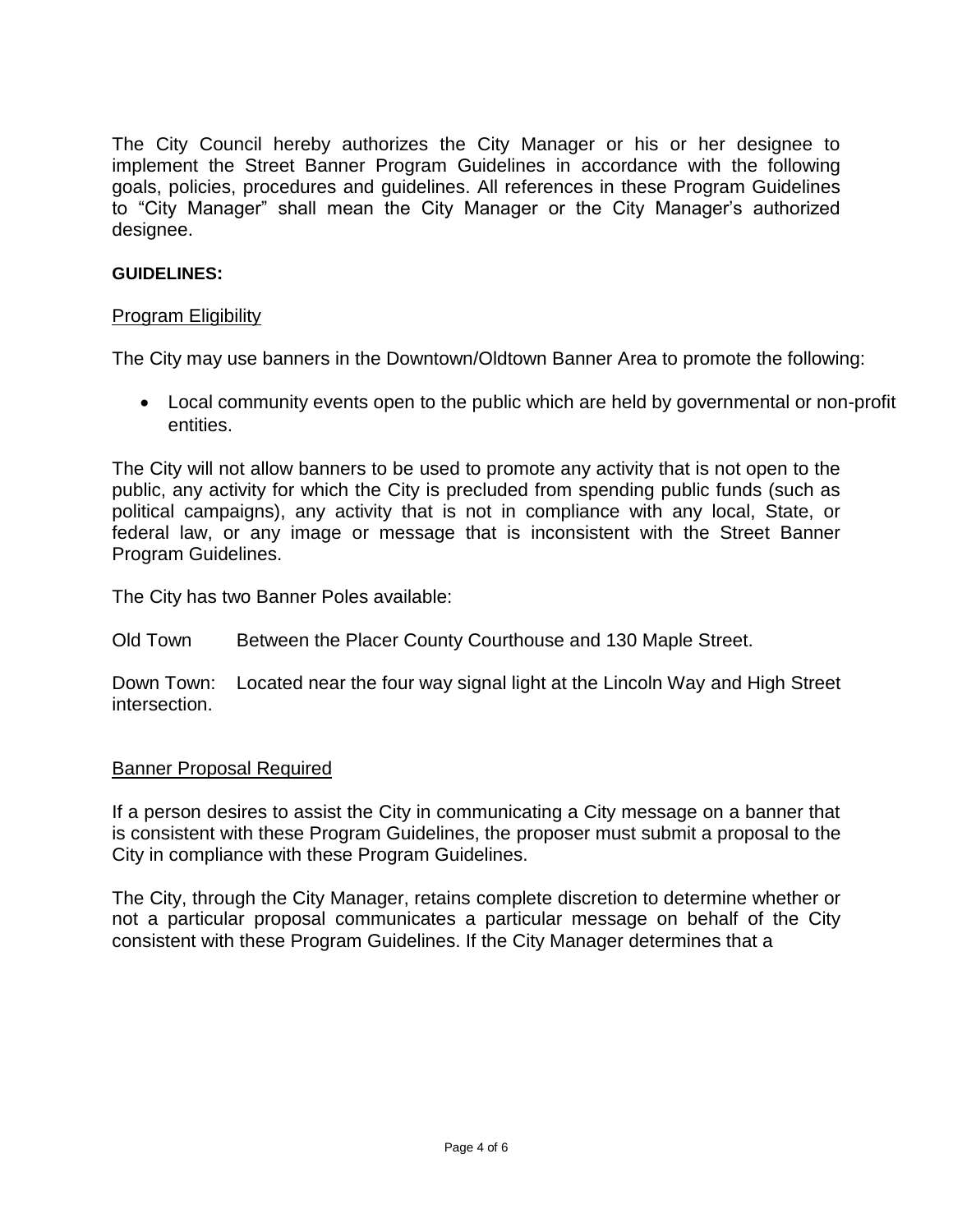particular message is not in compliance with these Program Guidelines, the City Manager may choose not the implement the proposal. By implementing this policy, the City intends to facilitate assistance with communicating City messages. The City does not intend to create a public forum of any kind.

The City Manager may suspend the program described in these Program Guidelines at any time by providing public notice to the City Council.

## Proposal Submittal Requirements for Banners

- The following information shall be submitted as part of a proposal to demonstrate compliance with the provisions of these street banner program guidelines:
	- o A completed banner proposal form;
	- $\circ$  The name of the organization submitting the proposal, and the name, mailing address, email address, and telephone number of the person authorized to act on behalf of the proposer;
	- o A proposed schedule for display of the banners. Banners may be displayed for a maximum of two weeks.
	- o The desired location for the Banner.
	- o Camera-ready artwork of the proposed banner design with colors and dimensions;
	- o Other information as indicated on the proposal form or determined by the City to ensure compliance with these guidelines.
	- $\circ$  The proposal must be signed by the designated signature authority of the proposer (e.g., president, chair, etc.).
- The City Manager will review proposals on a first-come, first-served basis. If a time conflict occurs between an accepted proposal and a pending proposal, the approved proposal will be provided precedence. The City Manager may also determine that certain timeframes will be reserved for particular City messages for which no proposal has been provided to the City. The pending proposer will be provided an opportunity to request an alternate timeframe.
- Proposals will generally be reviewed within 30 days of receipt by the City.

#### Design Requirements

- Horizontal Banners: Banners spanning a City street shall meet the following additional requirements:
	- o Designed with a minimum 16 oz. canvas or other approved material.
	- $\circ$  Banner requires five (5) one (1) inch metal eyelets along the top edge of the banner and five (5) metal eyelets along the bottom edge of the banner. All four (4) corners are required to be re-enforced (see attached diagram).
	- $\circ$  No banner extending across the street shall exceed 3 ft. in height. The typical size for a banner spanning a city street is 3' in height and 20' in length.
	- o Wind slots are semi-circular in shape and cut into the center face of